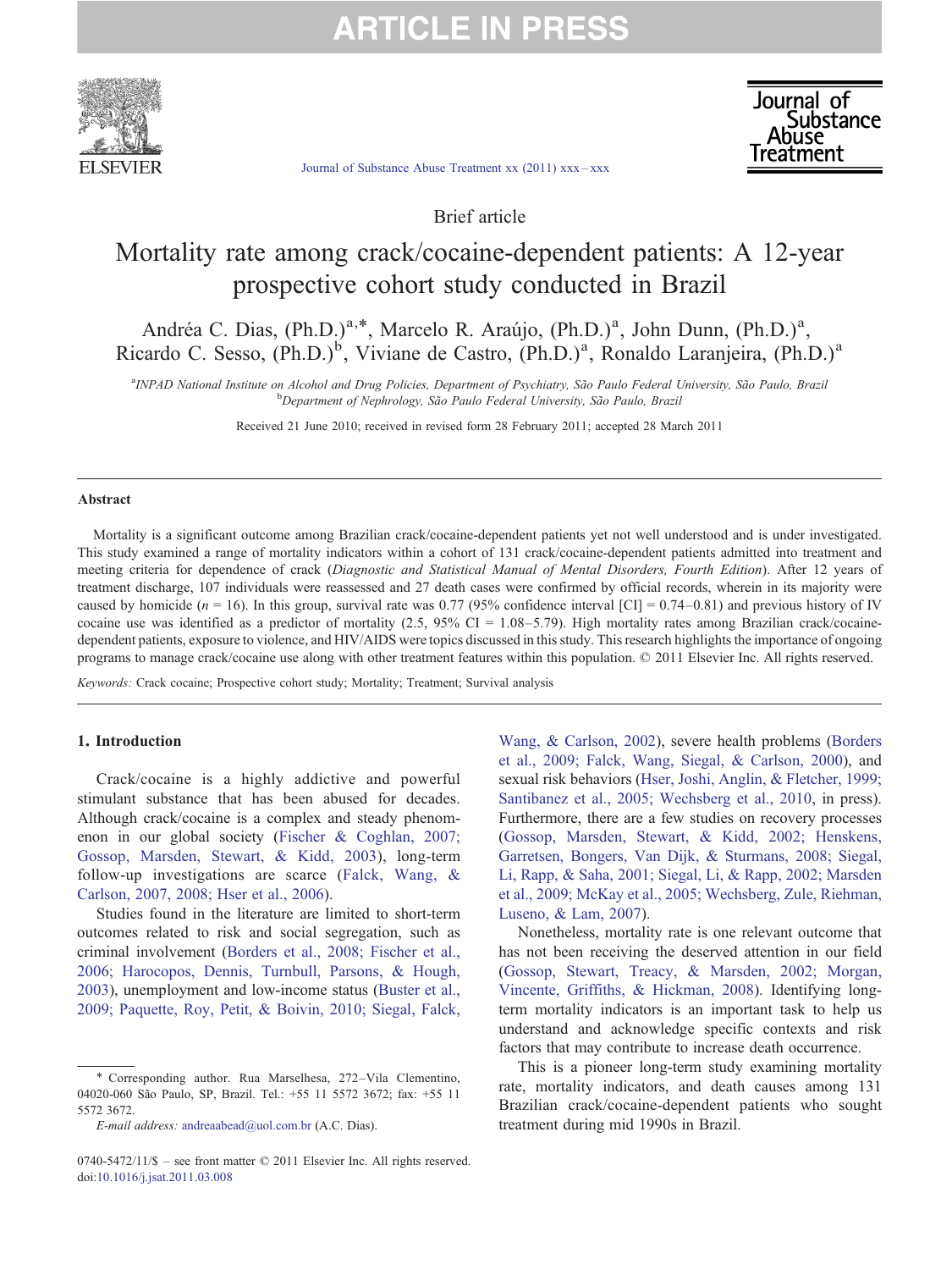### 2. Method

### 2.1. Study design and participants

This prospective cohort study was approved by The Federal São Paulo University Institutional Review Board committee. Participants were properly advised concerning study design and signed informed consent forms. The study convenience sample was composed—originally—of 131 patients who sought Taipas General Hospital's (TGH's) inpatient treatment and were consecutively admitted in the period of May 1992 through December 1994.

#### 2.2. Setting

TGH is a public treatment center located at north São Paulo that receives patients from all over São Paulo City. The hospital offers a 15-day residential detoxification program where patients receive psychiatric medical care, individual and group psychotherapy, and occupational therapy. It is worthwhile to mention that TGH's detoxification program was the only substance dependence treatment program available in this area during the time the study was completed.

Patients met criteria for crack/cocaine dependence according to Diagnostic and Statistical Manual of Mental Disorders, Fourth Edition ([American Psychiatric Associa](#page-4-0)[tion, 1994\)](#page-4-0). The diagnosis was established through a comprehensive clinical interview by a team of psychiatrists responsible for inpatient admissions.

### 2.3. Instruments and measures

Collateral data were collected (a) using TGH's Alcohol and Drugs Detox Unit database, (b) with the patients' families in scheduled home visits, (c) by the assessment of state prison and municipal jails' database systems, and (d) through an in-depth investigation of patients' death certificates acknowledged by The Brazilian Official Department of Mortality Records.

Interview with patients was based on the National Institute on Drug Abuse's (NIDA's) Diagnostic Source Book on Drug Abuse Research and Treatment ([NIDA,](#page-4-0) [1993\)](#page-4-0). Assessment included a sociodemographic questionnaire, measures of patterns of consumption, risk sexual behaviors, criminality, imprisonment, general illnesses, and death, among others.

### 2.4. Analytic methods

<span id="page-1-0"></span>Statistical analyses were performed using SPSS statistical program for windows, version 13.0 (SPSS Inc., Chicago, IL). The population of São Paulo City in the year of 2000 was elected in this study as a standardized population for further statistical investigations. Annual mortality rate statistical analyses were controlled by age and gender using a direct method. Age and gender distribution and mortality rate analysis based on the São Paulo City population were obtained with Sao Paulo State Data Analysis Department.

Excess mortality rate was estimated by the difference between observed and expected mortality rates. Ratio obtained between both mortality rates was used as a standardized mortality rate measure. Additional survival analysis considering participants' discharge was conducted using the Kaplan-Meier method. End date of the follow-up interviews was determined by the final date of interview with each subject and/or by the date acknowledged in the subjects' death certificates. In univariate analysis, stratified survival curves were compared by log-rank method considering the following variables collected during admission to inpatient treatment: sociodemographic data, years of formal education, drug use patterns, and criminal and treatment histories. Statistically significant variables ( $p <$ .10) obtained in univariate analyses were further tested using Cox proportional hazards regression model to determine independent associations with mortality.

### 3. Results

Of the 131 patients comprising the study, 107 (81.7%) individuals or families were found and 24 (18.3%) could not be located due to residence relocation.

Table 1

Fig. 1 profile of deceased and alive patients during inpatient treatment admission

| Variables         | Deceased $(n = 27)$ |               | Alive $(n = 104)$  |               |
|-------------------|---------------------|---------------|--------------------|---------------|
|                   | $n^{\,\mathrm{a}}$  | $\frac{0}{0}$ | $n^{\,\mathrm{a}}$ | $\frac{0}{0}$ |
| Gender            |                     |               |                    |               |
| Male              | 26                  | 96.3          | 89                 | 86.4          |
| Female            | 1                   | 3.7           | 14                 | 13.6          |
| Age (years)       |                     |               |                    |               |
| $15 - 19$         | 8                   | 29.6          | 30                 | 29.2          |
| $20 - 24$         | 6                   | 22.2          | 41                 | 39.8          |
| $25 - 29$         | 6                   | 22.2          | 14                 | 13.6          |
| $30 - 34$         | 3                   | 11.1          | 9                  | 8.7           |
| $35 - 39$         | 3                   | 11.1          | 5                  | 4.8           |
| $40 - 42$         | $\mathbf{1}$        | 3.7           | 4                  | 3.8           |
| Race              |                     |               |                    |               |
| Caucasian         | 19                  | 70.4          | 78                 | 76.4          |
| <b>Black</b>      | 8                   | 29.6          | 24                 | 23.6          |
| Marital status    |                     |               |                    |               |
| Single            | 18                  | 66.7          | 68                 | 66.6          |
| Married           | 7                   | 25.9          | 28                 | 27.4          |
| Divorced          | $\overline{2}$      | 7.4           | 6                  | 6             |
| Schooling         |                     |               |                    |               |
| Less than 8 years | 15                  | 68.2          | 52                 | 68.4          |
| 8 years or more   | 7                   | 31.8          | 24                 | 31.6          |
| Employment        |                     |               |                    |               |
| Yes               | 3                   | 13.6          | 32                 | 35.1          |
| No                | 19                  | 86.4          | 59                 | 64.9          |

<sup>a</sup> Missing data for some variables are due to the absence of this information in the case notes.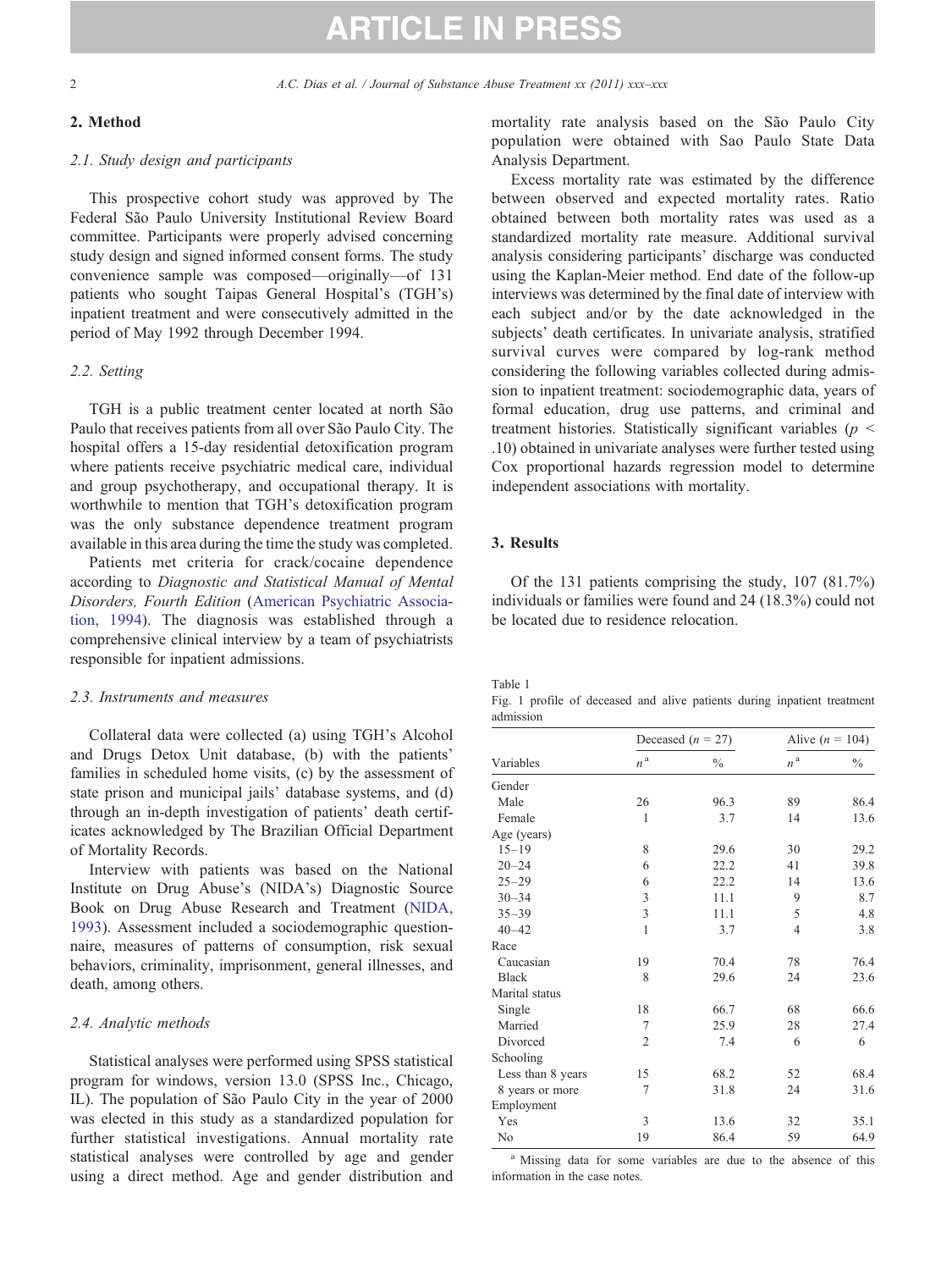#### 3.1. Main outcomes and sample profile

Among the subjects found, 43 (32.8%) subjects reported to be abstinent in the past 12 months, 22 (16.8%) subjects were actively using crack in the past 12 months, and 13 (10%) subjects were incarcerated. Families of 2 (1.5%) subjects reported that individuals were missing, and they were still waiting for information regarding their fates. Twenty-seven deaths (20.6%) were confirmed by official records (insert [Table 1\)](#page-1-0).

Chi-square analyses of data collected during TGH's inpatient admission treatment revealed no significant differences in sociodemographic, legal problems, previous history of drug treatment, and drug consumption measures between found and missing patients at the 12-year follow-up.

Most patients sought treatment after 1.5 years of crack use. Sample profile at admission was as follows: male (88.5%), single (67%), Caucasian (74.6%), young adult (mean age = 23.6 years,  $SD = 6.7$ ), unemployed (67%), and lacking basic education (56%). Crack onset use was around patients' early 20s (22 years,  $SD = 6.9$ ).

#### 3.2. Mortality rate

Observed mortality rate calculated by the direct standardization method and adjusted for gender and age was 22.85 deaths per 1,000/residents. The expected all-cause mortality rate in São Paulo, adjusted for gender and age, was 1.83 deaths per 1,000/residents (at the year of 2000), giving an excess mortality rate of 21.02 deaths per 1,000 individuals and a mortality ratio of 12.4. Individuals included in this study were 12 times more likely to die when compared with the general population.

### 3.3. Survival analysis

Of 27 deaths, 25 occurred during the first 4 years of study, contributing to the decline of patients' survival chances. Survival curve reached stability during Year 5. Moreover, at Year 8, survival curve displayed a subtle declined. Nonetheless, stability was rapidly restored and maintained until the conclusion of the study ([Fig. 1\)](#page-2-0). According to the survival analysis, the probability of being alive after 12 years posttreatment was 0.77 (95% confidence interval  $\text{[CI]} = 0.74{\text{-}}0.81$ , and mortality chances were observed in 23% of the sample.

Comparison analysis including stratified curves showed that patients with 4 or more years of education had increased survival chances compared with those patients with less than 4 years of education (0.80 vs. 0.47, respectively,  $p = .044$ ). Patients without previous history of IV cocaine use demonstrated higher chances of survival compared with



<span id="page-2-0"></span>Fig. 1. This analysis included information on 125 (95.4%) patients: 107 located at the 12-year follow-up, and 18 located at the 2- and 5-year follow-up. On average, time of follow-up after discharge from inpatient treatment was 10.6 years.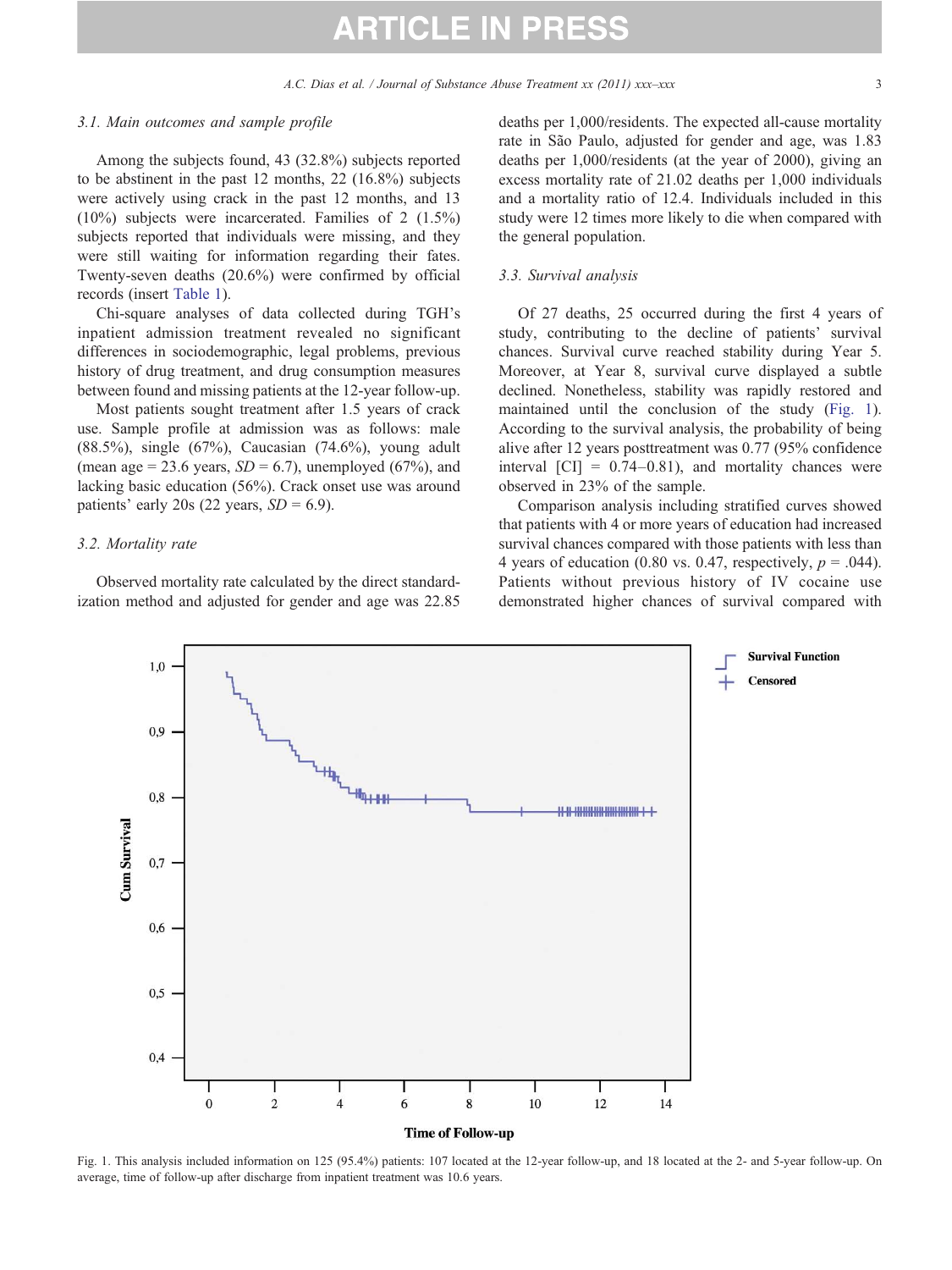those patients who had previous history of IV cocaine use (0.84 vs. 0.58, respectively,  $p = .002$ ). Identified HIVpositive patients during TGH's inpatient treatment admission showed lower survival chances than those who were HIVnegative (0.25 vs. 0.82, respectively,  $p = .000$ ). The variables described above entered Cox proportional hazards analysis, and the significant remaining variable in the model was previous history of IV cocaine (95% CI = 1.08–5.79,  $p =$ .031). Risk of mortality among subjects with previous history of IV cocaine use was 2.5 times higher than those without previous history of IV cocaine use.

### 3.4. Death causes

The most significant death cause was homicide ( $n = 16$ ) followed by HIV/AIDS ( $n = 6$ ), overdose ( $n = 3$ ), drowning  $(n = 1)$ , and hepatitis B infection  $(n = 1)$ . It is worthwhile to mention that two of three subjects who died from overdose and six of six individuals who died from HIV/AIDS had previous history of IV cocaine use.

### 4. Discussion

This 12-year follow-up study introduces to the international literature an original investigation among Brazilian crack/ cocaine-dependent patients contributing for the examination of mortality as an important long-term outcome in a longitudinal perspective within the field of crack/cocaine abuse.

The mortality rate observed in this study (20.6%) can be considered extremely high, especially if we compare it with mortality rates found in previous studies contemplating the very same substance. [Siegal et al. \(2002\)](#page-5-0) reported a 2.3% rate in a 3-year follow-up research including 430 crack users. Moreover, an 8-year follow-up study composed of 401 subjects and a 12-year follow-up study with 321 male veterans confirmed a 7% and 8.7% mortality rates, respectively ([Falck et al., 2007; Hser et al., 2006\)](#page-4-0). Differences in results might somewhat be related to sociodemographic sample variations.

Present sample profile is in accordance with general Brazilian crack/cocaine profile pointed in previous studies. Most of the subjects were young adult males, lacking basic education, unemployed, and with high rates of legal problems [\(Carvalho & Seibel, 2009; Duailibi, Ribeiro, &](#page-4-0) [Laranjeira, 2008; Zeni & Araujo, 2009](#page-4-0)). National and international studies agree that crack/cocaine users' marginalized, segregated, and deprived living conditions, which may be related to maintenance of drug use patterns, should be considered an alarming public health concern ([Fischer et](#page-4-0) [al., 2006; Vogenthaler et al., 2010](#page-4-0), in press).

Survival chances declined especially during the first 4 years of assessment. It is worthwhile to mention that the period described above co-occurs with the time frame when crack was introduced in Brazil (beginning of the 90s). During this time, Brazil witnessed frequent violent drug dealers' disputes to control crack trafficking along with intense police repression as a response to conflicts. Access to crack involved greater exposure to violence, generally resulting in fights with police and other crack/cocaine users; as well as drug dealers' retaliation due to drug debts. This scenario helped to increase the number of homicide incidents ([Cordeiro & Donalisio, 2001; Ribeiro, Dunn,](#page-4-0) [Sesso, Dias, & Laranjeira, 2006\)](#page-4-0). Individuals assessed in the 12-year follow-up study appear to be the same individuals affected by crack violent debut in Brazil.

Another important phenomenon observed during crack introduction in Brazil was the exchange of IV cocaine use to smoked cocaine. According to individuals who migrated from IV cocaine to crack, crack was considered to be a more powerful and reliable substance decreasing risks of HIV/AIDS contamination [\(Dunn & Laranjeira, 1999; Dunn & Ferri,](#page-4-0) [1998](#page-4-0)). Increased risk of mortality was associated with previous history of IV cocaine, and the latter was present in the majority of subjects' deaths by overdose and HIV/AIDS. Crack consumption combined with IV cocaine use appeared to intensify drug dependence, increasing the odds of HIV/AIDS and overdose deaths [\(Baum et al., 2009; Cardoso et al., 2006](#page-4-0)).

The survival curve achieved steadiness after the fourth year of follow-up study. Explanation for this result remains unclear and should be further investigate in future studies. Nonetheless, some observed events occurred in Brazil at the end of the 90s, which could have contributed to increase stability. At the end of 1990, commerce of crack appeared to be already established, decreasing the number of violent conflicts between drug dealers who were in the beginning battling for crack trafficking control. During this period, Brazil also witnessed a significant financial development, reaching the status of eighth largest economy in the world promoting a better socioeconomic living condition for its population. Furthermore, it was observed that there was a decrease in general homicide rates among young male adults [\(Gois, 2007; Brazilian Institute of Geography and](#page-4-0) [Statistics, 2006\)](#page-4-0).

It is worthwhile to mention that after 12 years of treatment discharge, 32.8% of the subjects were not using crack. It is possible that the interruption of drug use protected individuals from the destructive impact of crack and supported them to build healthier lifestyles away from violence and hence decreasing mortality risks.

Nonetheless, this study has some limitations that should be addressed. Individuals included in this study were part of a convenience clinical sample assessed in a single substance dependence treatment program available in the north Sao Paulo area during the time study was conducted. Because of study distinctiveness, data should be carefully analyzed and not generalized to other crack-dependent populations and other substance treatment contexts. It is important to mention that investigators conducted a comprehensive research to ensure that the few participants missing in this study were not included in the mortality record list provided by The Brazilian Official Mortality Department.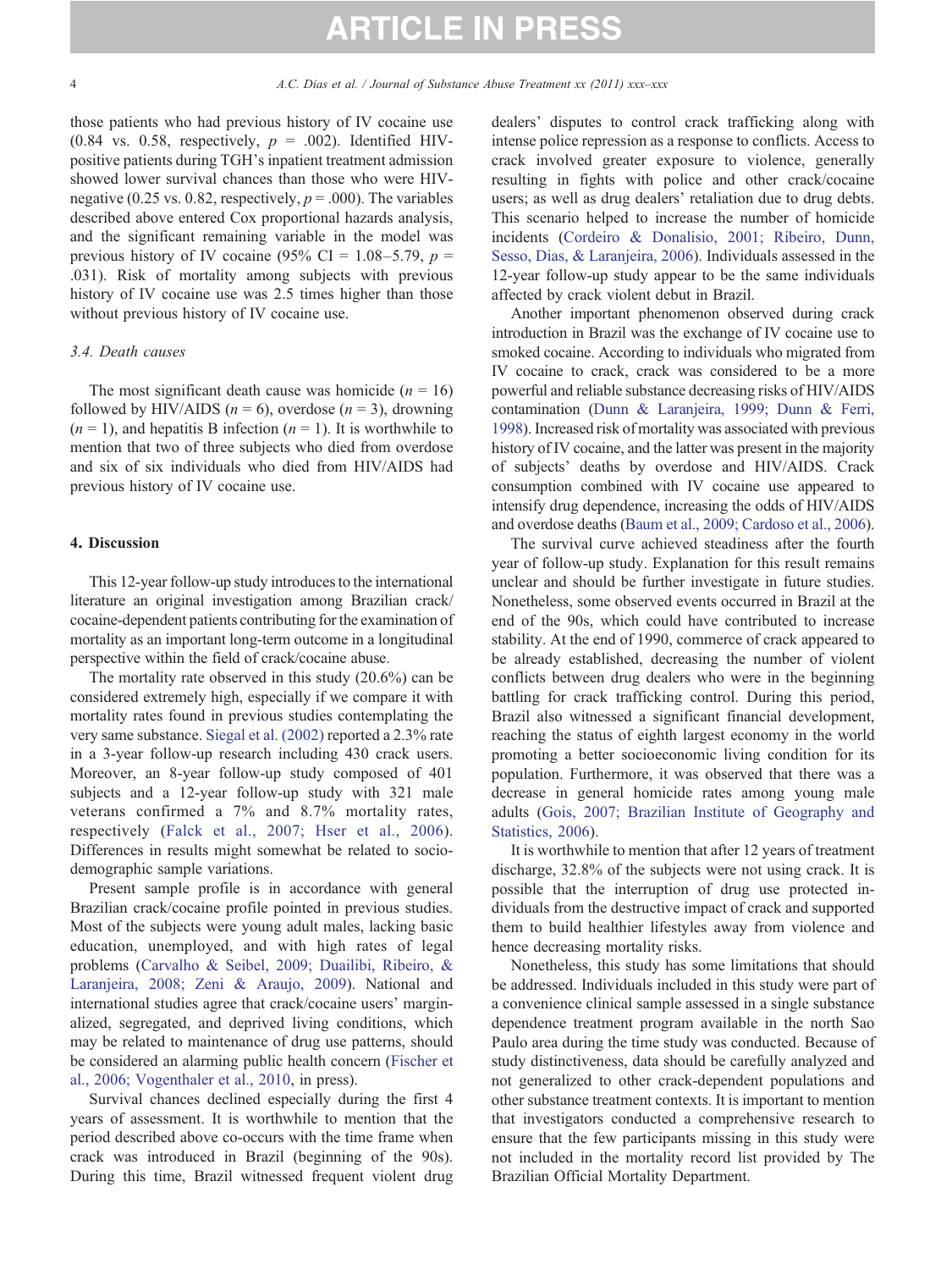A.C. Dias et al. / Journal of Substance Abuse Treatment xx (2011) xxx-xxx 5

This study made a national and international significant contribution to the field of chemical dependence since it launched a long-term follow-up investigation stressing mortality factors among Brazilian crack-dependent patients. High mortality rate along with exposure to violence, illustrated by several cases of homicide; the migration phenomenon of IV cocaine use to smoked cocaine (considered as an important mortality predictor); and deaths caused by HIV/AIDS and overdose were critical outcomes discussed in this study. Study results highlight the need to develop ongoing treatment programs devoted to identify patients and/or group of individuals presenting greater risk of mortality and increased general health problems related to crack/cocaine use and to motivate patients to commit to healthier lifestyles.

### Acknowledgments

This research was supported by Grant 04/13804-1 from The State of São Paulo Research Foundation and The Federal Research Funding Agency.

The authors would like to thank the study participants. Special appreciation is given to Silvana Julião, TGH's occupational therapist.

### References

- American Psychiatric Association. (1994). Diagnostic and statistical manual of mental disorders, 4th ed.). Washington, DC: American Psychiatric Association.
- Baum, M. K., Rafie, C., Lai, S., Sales, S., Page, B., & Campa, A. (2009). Crack-cocaine use accelerates HIV disease progression in a cohort of HIV-positive drug users. Journal of Acquired Immune Deficiency Syndromes, 50, 93–99.
- Borders, T. F., Booth, B. M., Han, X., Wright, P., Leukefeld, C., Falck, R. S., et al. (2008). Longitudinal changes in methamphetamine and cocaine use in untreated rural stimulant users: Racial differences and the impact of methamphetamine legislation. Addiction, 103, 800–808.
- Borders, T. F., Booth, B. M., Falck, R. S., Leukefeld, C., Wang, J., & Carlson, R. G. (2009). Longitudinal changes in drug use severity and physical health-related quality of life among untreated stimulant users. Addictive Behaviors, 34, 959–964.
- Brazilian Institute of Geography and Statistics. (2006). Statistics of civil registry, 2005. IBGE (in Portuguese): Rio de Janeiro.
- Buster, M. C. A., Witteveen, E., Prins, M., van Ameijden, E. J. C., Schippers, G., & Krol, A. (2009). Transitions in drug use in a new generation of problem drug users in Amsterdam: A 6-year follow-up study. European Addiction Research, 15, 179–187.
- Cardoso, M. N., Caiaffa, W. T., Mingoti, S. A., Andrade, J., Andrade, T., Brás, A., et al. (2006). AIDS incidence and mortality in injecting drug users: The AjUDE-Brasil II Project. Cadernos de Saúde Pública, 22, 827–837.
- Carvalho, H. B., & Seibel, S. D. (2009). Crack cocaine use and its relationship with violence and HIV. Clinics, 64, 857–866.
- Cordeiro, R., & Donalisio, M. R. C. (2001). Homicídios masculinos na região metropolitana de São Paulo entre 1979 e 1998: Uma abordagem pictórica. Cadernos de Saúde Pública, 17, 669–677 (in portuguese).
- Duailibi, L. G., Ribeiro, M., & Laranjeira, R. (2008). Profile of cocaine and crack users in Brazil. Cadernos de Saúde Pública, 24(suppl4), 545–557.
- <span id="page-4-0"></span>Dunn, J., & Ferri, C. P. (1998). The price of crack in São Paulo, Brazil. Addiction, 93, 287–288.
- Dunn, J., & Laranjeira, R. R. (1999). Transitions in the route of cocaine administration—Characteristics, direction and associated variables. Addiction, 94, 813–824.
- Falck, R. S., Wang, J., Siegal, H. A., & Carlson, R. G. (2000). Longitudinal application of the medical outcomes study 36-item short-form health survey with not in treatment crack cocaine users. Medical Care, 38, 902–910.
- Falck, R. S., Wang, J., & Carlson, R. G. (2007). Crack cocaine trajectories among users in a Midwestern American city. Addiction, 102, 1421–1431.
- Falck, R. S., Wang, J., & Carlson, R. G. (2008). Among long-term crack smokers, who avoids and who succumbs to cocaine addiction? Drug and Alcohol Dependence, 98, 24–29.
- Fischer, B., Rehm, J., Patra, J., Kalousek, K., Haydon, E., Tyndall, M., et al. (2006). Crack across Canada: Comparing crack users and crack nonusers in a Canadian multi-city cohort of illicit opioid users. Addiction, 101, 1760–1770.
- Fischer, B., & Coghlan, M. (2007). Crack use in North American cities: The neglected 'epidemic'. Addiction, 102, 1340–1341.
- Gois, A. (2007). Rio de Janeiro passes São Paulo in young deaths. Folha de São Paulo, C-4. (in Portuguese).
- Gossop, M., Marsden, J., Stewart, D., & Kidd, T. (2002). Changes in use of crack cocaine after drug misuse treatment: 4–5 year follow-up results from the National Treatment Outcome Research Study (NTORS). Drug and Alcohol Dependence, 66, 21–28.
- Gossop, M., Stewart, D., Treacy, S., & Marsden, J. (2002). A prospective study of mortality among drug misusers during a 4-year period after seeking treatment. Addiction, 97, 39-47.
- Gossop, M., Marsden, J., Stewart, D., & Kidd, T. (2003). The National Treatment Outcome Research Study (NTORS): 4–5 year follow-up results. Addiction, 98, 291–303.
- Harocopos, A., Dennis, D., Turnbull, P. J., Parsons, J., & Hough, M. (2003). On the rocks: A follow-up study of crack users in London. London: National treatment agency for substance misuse.
- Henskens, R., Garretsen, H., Bongers, I., Van Dijk, A., & Sturmans, F. (2008). Effectiveness of an outreach treatment program for inner city crack abusers: Compliance, outcome and client satisfaction. Substance Use & Misuse, 43, 1464–1475.
- Hser YI, Joshi V, Anglin D, Fletcher B. (1999). Predicting posttreatment cocaine abstinence for first-time admissions and treatment repeaters. American Journal of Public Health, 89(5), 666,671.
- Hser, Y. I., Stark, M. E., Paredes, A., Huang, D., Anglin, M. D., & Rawson, R. (2006). A 12-year follow-up of a treated cocaine-dependent sample. Journal of Substance Abuse Treatment, 30, 219–226.
- Marsden, J., Eastwood, B., Bradbury, C., Dale-Perera, A., Farrell, M., Hammond, P., et al. (2009). Effectiveness of community treatments for heroin and crack cocaine addiction in England: A prospective, intreatment cohort study. Lancet, 374, 1262–1270.
- McKay, J. R., Foltz, C., Stephens, R. C., Leahy, P. J., Crowley, E. M., & Kissin, W. (2005). Predictors of alcohol and crack cocaine use outcomes over a 3-year follow-up in treatment seekers. Journal of Substance Abuse Treatment, 28, 73–82.
- Morgan, O., Vincente, J., Griffiths, P., & Hickman, M. (2008). Trends in overdose deaths from drug misuse in Europe: What do the data tell us? Addiction, 103, 699–700.
- National Institute on Drug Abuse (NIDA). (1993). In B. J. Rousanville, F. M. Tims, A. M. Horton, & B. J. Sowder (Eds.), Diagnostic source book on drug abuse research and treatment, Rockville.
- Paquette, C., Roy, E., Petit, G., & Boivin, J. F. (2010). Predictors of crack cocaine initiation among Montréal street youth: A first look at the phenomenon. Drug and Alcohol Dependence, 110, 85–91.
- Ribeiro, M., Dunn, J., Sesso, R., Dias, A. C., & Laranjeira, R. (2006). Causes of death among crack cocaine users. Revista Brasileira de Psiquiatria, 28, 196–202.
- Santibanez, S. S., Garfein, R. S., Swartzendruber, A., Kerndt, P. R., Morse, E., Ompad, D., et al. (2005). Prevalence and correlates of crack-cocaine injection among young injection drug users in the United States, 1997– 1999. Drug and Alcohol Dependence, 77, 227–233.